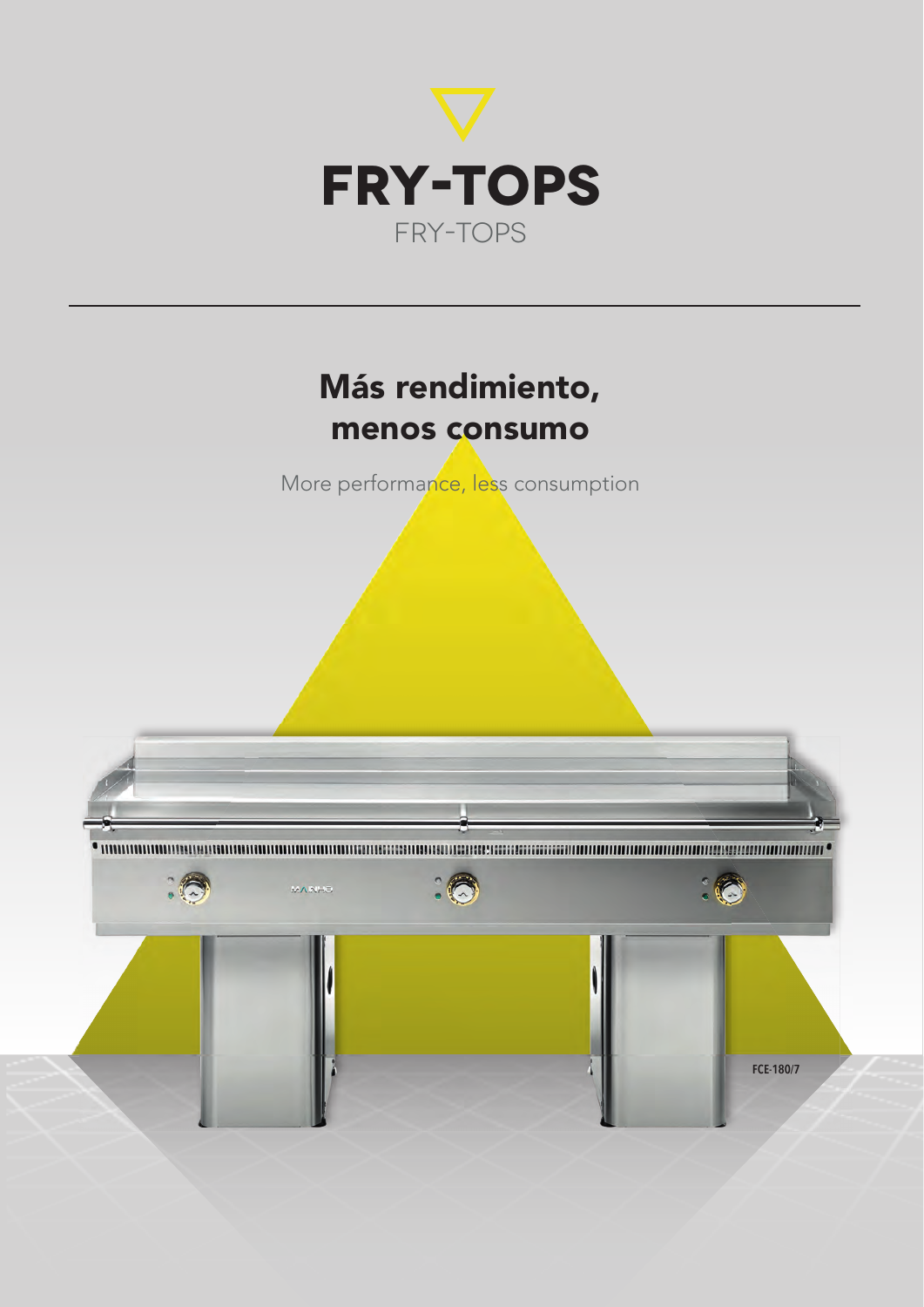

### Serie Teppanyaki

Cromo duro & Rectificado - Hard chrome & Rectified steel





Barra de seguridad Safety bar



Mando y tren de chispas Control and multi-spark

FC-120/7 TY

- **▶ Placa de cromo duro** de 20mm de espesor (FC/7-TY y FCE/7-TY). ▶ Placa rectificada de 20mm de espesor (FL/7-TY y FLE/7-TY). Cubetas recogegrasas de gran capacidad (GN 1/3x10h) situadas en el interior de cada pie/soporte. El peto y la chimenea sobresalen 10 mm por encima de la placa.  $\blacktriangleright$  Mandos ergonómicos en latón cromado.
- Encendido por tren de chispas a batería. Válvulas termostáticas EURO-SIT con llama piloto.

Resistencias blindadas de acero inoxidable.

- ▶ Hard chrome griddle 20 mm thick (FC/7-TY and FCE/7-TY). ▶ Rectified griddle 20 mm thick (FL/7-TY and FLE/7-TY). Earge capacity fat collector tubs (GN 1/3x10h) located inside each leg/support. The panel and flue protrude 10 mm above the griddle.  $\blacktriangleright$  Ergonomic controls in chrome-plated brass.
- $\bullet$  Ignition by sparks to battery.  $\blacktriangleright$  EURO-SIT thermostatic valves with pilot light.

 $\blacktriangleright$  Stainless steel shielded heating elements.

#### Modelos FCE / FLE: Trifásico 400V~3N 50/60Hz

Models FCE / FLE: Three-phase 400V~3N 50/60Hz EN DOTACIÓN - INCLUDED

| <b>Modelos</b>      | <b>Medidas</b><br>exteriores | <b>Superfície</b><br>útil | Kg<br>neto | kW   | Kcal/h                   | <b>Medidas</b><br>embalaje | Kg<br>bruto | m <sup>3</sup> | €     |
|---------------------|------------------------------|---------------------------|------------|------|--------------------------|----------------------------|-------------|----------------|-------|
| <b>FC-120/7 TY</b>  | 120,5x82x86h                 | 120×70                    | 217        | 25   | 21,500                   | 129x93x118h                | 261         | 1,42           | 6.806 |
| <b>FC-150/7 TY</b>  | 150,5x82x86h                 | 150×70                    | 262        | 29,4 | 25.284                   | 159x93x118h                | 307         | 1,74           | 7.903 |
| <b>FC-180/7 TY</b>  | 180,5x82x86h                 | 180×70                    | 310        | 37,5 | 32.250                   | 189x93x118h                | 358         | 2,07           | 8.836 |
| <b>FL-120/7 TY</b>  | 120,5x82x86h                 | 120×70                    | 217        | 25   | 21.500                   | 129x93x118h                | 261         | 1,42           | 6.149 |
| <b>FL-150/7 TY</b>  | 150,5x82x86h                 | 150×70                    | 262        | 29,4 | 25.284                   | 159x93x118h                | 307         | 1,74           | 6.880 |
| <b>FL-180/7 TY</b>  | 180,5x82x86h                 | 180×70                    | 310        | 37.5 | 32.250                   | 189x93x118h                | 358         | 2,07           | 7.553 |
| <b>FCE-120/7 TY</b> | 120,5x82x86h                 | 120×70                    | 217        | 12   | $\overline{\phantom{a}}$ | 129x93x118h                | 261         | 1,42           | 6.957 |
| <b>FCE-150/7 TY</b> | 150,5x82x86h                 | 150×70                    | 262        | 15   | $\overline{\phantom{a}}$ | 159x93x118h                | 307         | 1,74           | 8.186 |
| <b>FCE-180/7 TY</b> | 180.5x82x86h                 | 180×70                    | 310        | 18   | $\overline{\phantom{a}}$ | 189x93x118h                | 358         | 2,07           | 9.018 |
| <b>FLE-120/7 TY</b> | 120,5x82x86h                 | 120×70                    | 217        | 12   | $\overline{\phantom{a}}$ | 129x93x118h                | 261         | 1,42           | 6.329 |
| <b>FLE-150/7 TY</b> | 150,5x82x86h                 | 150×70                    | 262        | 15   | $\overline{\phantom{a}}$ | 159x93x118h                | 307         | 1,74           | 7.585 |
| <b>FLE-180/7 TY</b> | 180,5x82x86h                 | 180×70                    | 310        | 18   | $\overline{\phantom{a}}$ | 189x93x118h                | 358         | 2,07           | 8.418 |



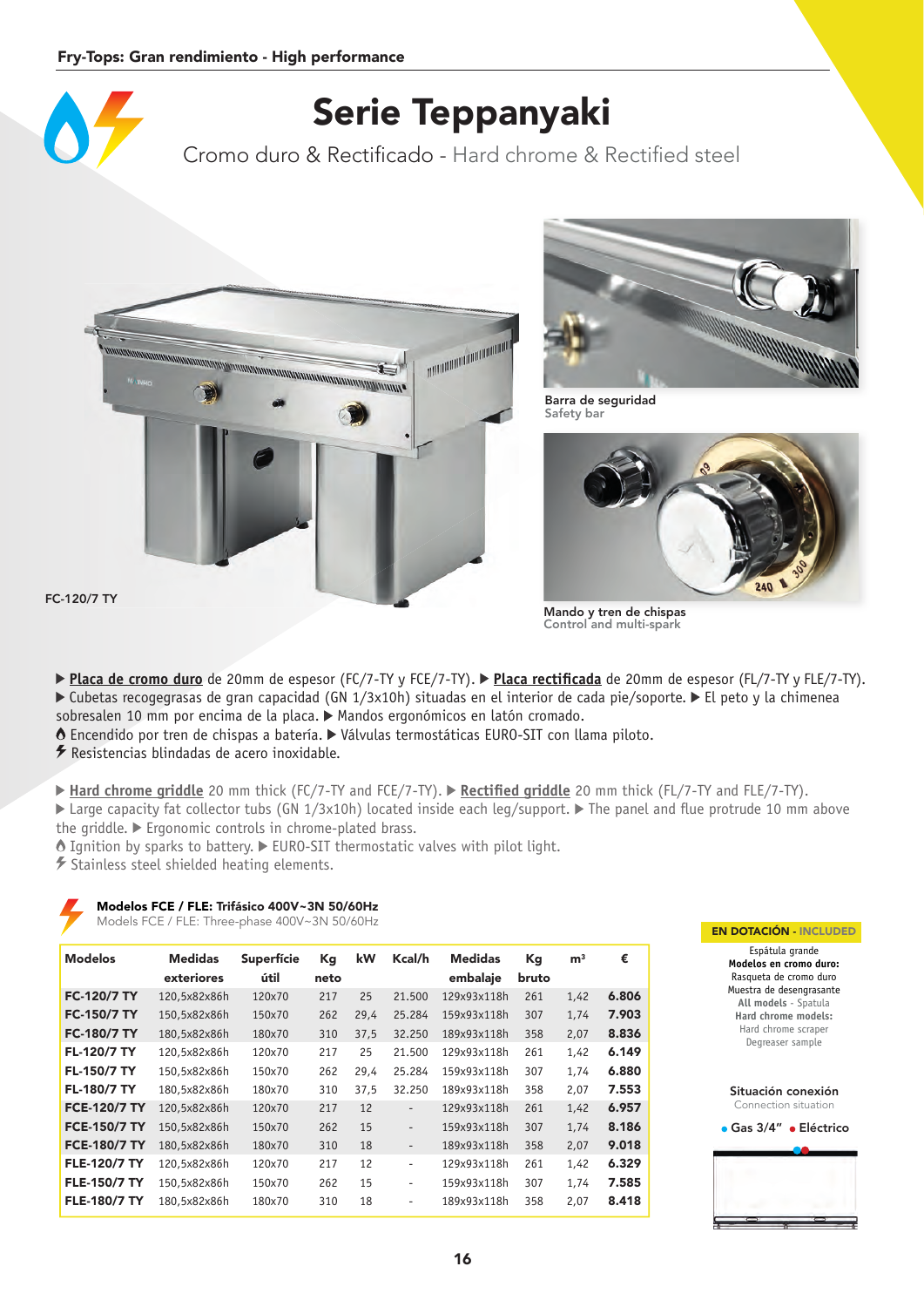# Serie Uni

Cromo duro & Rectificado - Hard chrome & Rectified steel



- **Placa de cromo duro** de 20mm de espesor (FC/7 y FCE/7). **Placa rectificada** de 20mm de espesor (FL/7 y FLE/7).
- Cubetas recogegrasas de gran capacidad (GN 1/3x10h) situadas en el interior de cada pie/soporte.
- Mandos ergonómicos en latón cromado.
- Encendido por tren de chispas a batería. Válvulas termostáticas EURO-SIT con llama piloto.
- $\overline{\mathscr{F}}$  Resistencias blindadas de acero inoxidable.
- ▶ Hard chrome griddle 20 mm thick (FC/7 and FCE/7). ▶ Rectified griddle 20 mm thick (FL/7 and FLE/7).
- Large capacity fat collector tubs (GN 1/3x10h) located inside each leg/support. Ergonomic controls in chrome-plated brass.
- $\bullet$  Ignition by sparks to battery  $\blacktriangleright$  EURO-SIT thermostatic valves with pilot light.
- Stainless steel shielded heating elements.

Models FCE / FLE: Three-phase 400V~3N 50/60Hz

| <b>Modelos</b>   | <b>Medidas</b><br>exteriores | <b>Superfície</b><br>útil | Kg<br>neto | kW   | Kcal/h                   | <b>Medidas</b><br>embalaje | Кg<br>bruto | m <sup>3</sup> | €     |
|------------------|------------------------------|---------------------------|------------|------|--------------------------|----------------------------|-------------|----------------|-------|
| FC-120/7         | 120,5x82x86h                 | 120×70                    | 217        | 25   | 21.500                   | 129x93x118h                | 261         | 1,42           | 6.806 |
| FC-150/7         | 150,5x82x86h                 | 150×70                    | 262        | 29,4 | 25.284                   | 159x93x118h                | 307         | 1,74           | 7.903 |
| FC-180/7         | 180,5x82x86h                 | 180×70                    | 310        | 37,5 | 32.250                   | 189x93x118h                | 358         | 2,07           | 8.836 |
| FL-120/7         | 120,5x82x86h                 | 120×70                    | 217        | 25   | 21.500                   | 129x93x118h                | 261         | 1,42           | 6.149 |
| FL-150/7         | 150,5x82x86h                 | 150×70                    | 262        | 29,4 | 25.284                   | 159x93x118h                | 307         | 1,74           | 6.880 |
| FL-180/7         | 180,5x82x86h                 | 180×70                    | 310        | 37,5 | 32.250                   | 189x93x118h                | 358         | 2,07           | 7.553 |
| <b>FCE-120/7</b> | 120,5x82x86h                 | 120×70                    | 217        | 12   | $\overline{\phantom{a}}$ | 129x93x118h                | 261         | 1,42           | 6.957 |
| <b>FCE-150/7</b> | 150,5x82x86h                 | 150×70                    | 262        | 15   | $\overline{\phantom{a}}$ | 159x93x118h                | 307         | 1,74           | 8.186 |
| <b>FCE-180/7</b> | 180.5x82x86h                 | 180×70                    | 310        | 18   | $\overline{\phantom{a}}$ | 189x93x118h                | 358         | 2,07           | 9.018 |
| <b>FLE-120/7</b> | 120,5x82x86h                 | 120×70                    | 217        | 12   | -                        | 129x93x118h                | 261         | 1,42           | 6.329 |
| FLE-150/7        | 150,5x82x86h                 | 150×70                    | 262        | 15   | $\qquad \qquad -$        | 159x93x118h                | 307         | 1,74           | 7.585 |
| <b>FLE-180/7</b> | 180.5x82x86h                 | 180×70                    | 310        | 18   | $\overline{\phantom{0}}$ | 189x93x118h                | 358         | 2.07           | 8.418 |

#### EN DOTACIÓN - INCLUDED

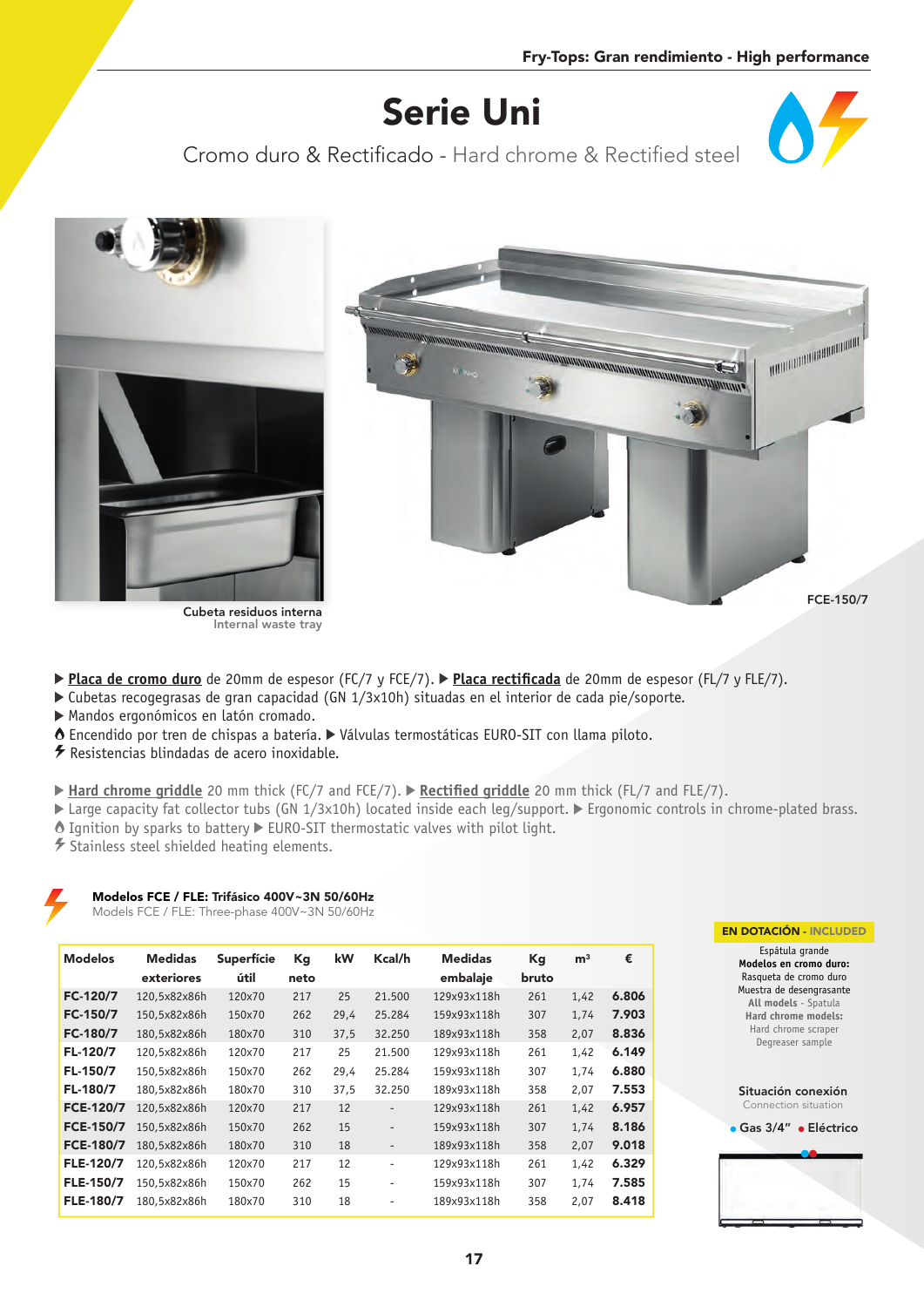### Serie Teppanyaki sobre mostrador

Serie Teppanyaki Top

Cromo duro & Rectificado - Hard chrome & Rectified steel





FCT-120/7 TY

+ Opción: pies de soporte (PSFC-120/7) + Option: Support feet (PSFC-120/7) Chimena Teppanyaki

**Placa de cromo duro** de 20mm de espesor (FCT/7-TY y FCET/7-TY).

Placa rectificada de 20mm de espesor (FLT/7-TY y FLET/7-TY).

► Cajones recolectores dispuestos en el frontal, de fácil extracción y limpieza. ► El peto y la chimenea sobresalen 10 mm por encima de la placa.  $\blacktriangleright$  Mandos ergonómicos en latón cromado.

Teppanyaki Flue

Encendido por tren de chispas a batería. Válvulas termostáticas EURO-SIT con llama piloto.

 $\overline{\mathscr{F}}$  Resistencias blindadas de acero inoxidable.

▶ Hard chrome griddle 20 mm thick (FCT/7-TY and FCET/7-TY).

▶ Rectified griddle 20 mm thick (FLT/7-TY and FLET/7-TY).

Earge capacity fat collector tubs (GN 1/3x10 h) located inside each leg/support. The panel and flue protrude 10 mm above the griddle.  $\blacktriangleright$  Ergonomic controls in chrome-plated brass.

 $\delta$  Ignition by sparks to battery.  $\blacktriangleright$  EURO-SIT thermostatic valves with pilot light.

Stainless steel shielded heating elements.

| <b>Modelos</b>       | <b>Medidas</b><br>exteriores                                                                             | <b>Superfície</b><br>útil | Кg<br>neto | kW             | Kcal/h                   | <b>Medidas</b><br>embalaje | Кg<br>bruto | m <sup>3</sup> | €     |
|----------------------|----------------------------------------------------------------------------------------------------------|---------------------------|------------|----------------|--------------------------|----------------------------|-------------|----------------|-------|
| <b>FCT-120/7 TY</b>  | 120,5x82x31h                                                                                             | 120×70                    | 170        | 25             | 21.500                   | 130x95x70h                 | 220         | 0.86           | 6.591 |
| <b>FCT-150/7 TY</b>  | 150,5x82x31h                                                                                             | 150×70                    | 212        | 29,4           | 25.284                   | 160x95x70h                 | 275         | 1,06           | 7.595 |
| <b>FCT-180/7 TY</b>  | 180.5x82x31h                                                                                             | 180×70                    | 255        | 37,5           | 32.250                   | 190x95x70h                 | 330         | 1,26           | 8.745 |
| <b>FLT-120/7 TY</b>  | 120,5x82x31h                                                                                             | 120×70                    | 170        | 25             | 21.500                   | 130x95x70h                 | 220         | 0,86           | 5.929 |
| <b>FLT-150/7 TY</b>  | 150,5x82x31h                                                                                             | 150×70                    | 212        | 29.4           | 25.284                   | 160x95x70h                 | 275         | 1.06           | 6.321 |
| <b>FLT-180/7 TY</b>  | 180.5x82x31h                                                                                             | 180×70                    | 255        | 37,5           | 32.250                   | 190x95x70h                 | 330         | 1,26           | 7.541 |
| <b>FCET-120/7 TY</b> | 120,5x82x31h                                                                                             | 120×70                    | 170        | 12             | $\overline{\phantom{a}}$ | 130x95x70h                 | 220         | 0.86           | 6.834 |
| <b>FCET-150/7 TY</b> | 150,5x82x31h                                                                                             | 150×70                    | 212        | 15             | $\overline{\phantom{a}}$ | 160x95x70h                 | 275         | 1,06           | 7.928 |
| <b>FCET-180/7 TY</b> | 180.5x82x31h                                                                                             | 180×70                    | 255        | 18             | $\overline{\phantom{a}}$ | 190x95x70h                 | 330         | 1,26           | 8.377 |
| <b>FLET-120/7 TY</b> | 120,5x82x31h                                                                                             | 120×70                    | 170        | 12             | $\overline{\phantom{a}}$ | 130x95x70h                 | 220         | 0.86           | 6.350 |
| <b>FLET-150/7 TY</b> | 150,5x82x31h                                                                                             | 150×70                    | 212        | 15             | $\overline{\phantom{a}}$ | 160x95x70h                 | 275         | 1.06           | 7.180 |
| <b>FLET-180/7 TY</b> | 180.5x82x31h                                                                                             | 180×70                    | 255        | 18             |                          | 190x95x70h                 | 330         | 1,26           | 8.223 |
|                      | Opciones de soporte: PSFC-Patas de soporte / MFC-Mesas - Support options: PSFC-Support legs - MFC-Tables |                           |            |                |                          |                            |             |                |       |
| <b>PSFC-120/7</b>    | 120x62x55h                                                                                               | ٠                         | 66         |                | ٠                        | 130x95x70h                 | 80          | 0,40           | 795   |
| <b>PSFC-150/7</b>    | 150x62x55h                                                                                               | ٠                         | 82         | ٠              | ٠                        | 160x95x70h                 | 105         | 0,50           | 815   |
| <b>PSFC-180/7</b>    | 180x62x55h                                                                                               | ٠                         | 97         | $\blacksquare$ | ٠                        | 190x95x70h                 | 147         | 0,60           | 875   |
| <b>MFC-120/7</b>     | 120x62x55h                                                                                               | ٠                         | 76         | ٠              | ٠                        | 130x95x70h                 | 85          | 0,40           | 930   |
| <b>MFC-150/7</b>     | 150x62x55h                                                                                               | ٠                         | 94         |                | ٠                        | 160x95x70h                 | 120         | 0,50           | 1.086 |
| <b>MFC-180/7</b>     | 180x62x55h                                                                                               |                           | 106        |                |                          | 190x95x70h                 | 160         | 0,60           | 1.260 |
| ZK-RFC/7             | Kit ruedas FC/7 (2 con freno + 2 sin freno) / Kit wheels FC/7 (2 braket + 2 unbraket)                    |                           |            |                |                          |                            |             |                | 467   |

#### EN DOTACIÓN - INCLUDED

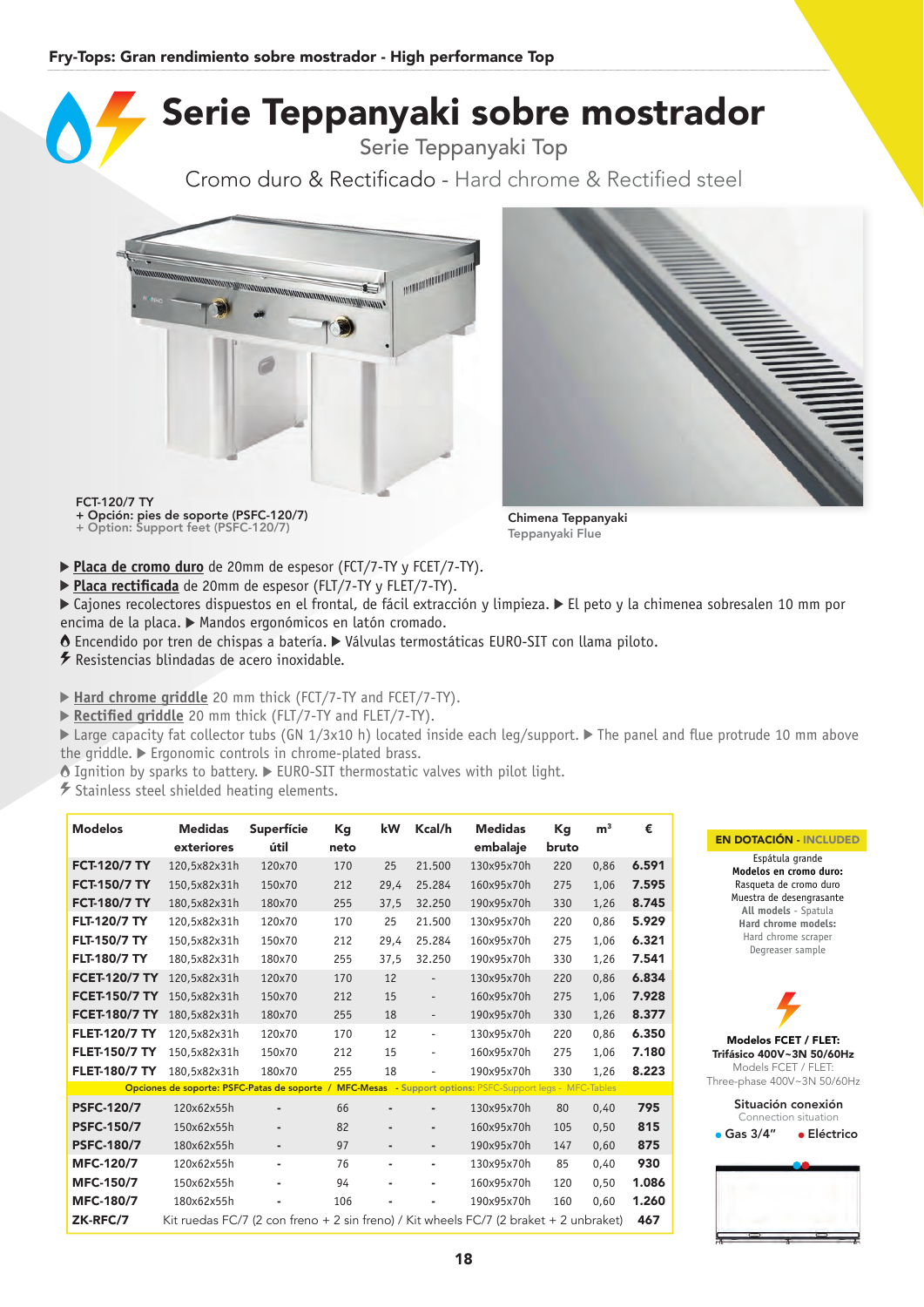# Serie Uni sobre mostrador

Serie Uni Top



Cromo duro & Rectificado - Hard chrome & Rectified steel





**Placa de cromo duro** de 20mm de espesor (FCT/7 y FCET/7).

- ▶ Placa rectificada de 20mm de espesor (FLT/7 y FLET/7).
- Cajones recolectores dispuestos en el frontal, de fácil extracción y limpieza.
- Mandos ergonómicos en latón cromado.
- Encendido por tren de chispas a batería. Válvulas termostáticas EURO-SIT con llama piloto.
- Resistencias blindadas de acero inoxidable.

▶ Hard chrome griddle 20 mm thick (FCT/7 and FCET/7).

▶ Rectified griddle 20 mm thick (FLT/7 and FLET/7).

- Collection drawers arranged on the front, easy to remove and clean.
- Ergonomic controls in chrome-plated brass.
- $\bullet$  Ignition by sparks to battery.  $\blacktriangleright$  EURO-SIT thermostatic valves with pilot light.
- Stainless steel shielded heating elements.

| <b>Modelos</b>    | <b>Medidas</b><br>exteriores                                                          | <b>Superfície</b><br>útil | Кg<br>neto | kW             | Kcal/h                   | <b>Medidas</b><br>embalaje                      | Kg<br>bruto | m <sup>3</sup> | €     |
|-------------------|---------------------------------------------------------------------------------------|---------------------------|------------|----------------|--------------------------|-------------------------------------------------|-------------|----------------|-------|
| <b>FCT-120/7</b>  | 120,5x82x31h                                                                          | 120×70                    | 170        | 25             | 21.500                   | 130x95x70h                                      | 220         | 0,86           | 6.591 |
| <b>FCT-150/7</b>  | 150,5x82x31h                                                                          | 150×70                    | 212        | 29,4           | 25.284                   | 160x95x70h                                      | 275         | 1,06           | 7.595 |
| <b>FCT-180/7</b>  | 180,5x82x31h                                                                          | 180×70                    | 255        | 37,5           | 32.250                   | 190x95x70h                                      | 330         | 1,26           | 8.745 |
| <b>FLT-120/7</b>  | 120,5x82x31h                                                                          | 120×70                    | 170        | 25             | 21.500                   | 130x95x70h                                      | 220         | 0,86           | 5.929 |
| <b>FLT-150/7</b>  | 150,5x82x31h                                                                          | 150×70                    | 212        | 29,4           | 25.284                   | 160x95x70h                                      | 275         | 1,06           | 6.321 |
| <b>FLT-180/7</b>  | 180.5x82x31h                                                                          | 180×70                    | 255        | 37,5           | 32.250                   | 190x95x70h                                      | 330         | 1,26           | 7.541 |
| <b>FCET-120/7</b> | 120,5x82x31h                                                                          | 120×70                    | 170        | 12             | $\overline{\phantom{a}}$ | 130x95x70h                                      | 220         | 0,86           | 6.834 |
| <b>FCET-150/7</b> | 150,5x82x31h                                                                          | 150×70                    | 212        | 15             | $\overline{\phantom{a}}$ | 160x95x70h                                      | 275         | 1,06           | 7.928 |
| <b>FCET-180/7</b> | 180,5x82x31h                                                                          | 180×70                    | 255        | 18             | $\overline{\phantom{a}}$ | 190x95x70h                                      | 330         | 1,26           | 8.377 |
| <b>FLET-120/7</b> | 120,5x82x31h                                                                          | 120×70                    | 170        | 12             | $\overline{\phantom{a}}$ | 130x95x70h                                      | 220         | 0,86           | 6.350 |
| <b>FLET-150/7</b> | 150,5x82x31h                                                                          | 150×70                    | 212        | 15             | $\overline{\phantom{a}}$ | 160x95x70h                                      | 275         | 1.06           | 7.180 |
| <b>FLET-180/7</b> | 180.5x82x31h                                                                          | 180×70                    | 255        | 18             |                          | 190x95x70h                                      | 330         | 1,26           | 8.223 |
|                   | Opciones de soporte: PSFC-Patas de soporte / MFC-Mesas -                              |                           |            |                |                          | Support options: PSFC-Support legs - MFC-Tables |             |                |       |
| <b>PSFC-120/7</b> | 120x62x55h                                                                            | ٠                         | 66         | $\blacksquare$ |                          | 130x95x70h                                      | 80          | 0.40           | 795   |
| <b>PSFC-150/7</b> | 150x62x55h                                                                            | ٠                         | 82         | $\blacksquare$ | $\blacksquare$           | 160x95x70h                                      | 105         | 0,50           | 815   |
| <b>PSFC-180/7</b> | 180x62x55h                                                                            | ٠                         | 97         | $\blacksquare$ | ٠                        | 190x95x70h                                      | 147         | 0,60           | 875   |
| <b>MFC-120/7</b>  | 120x62x55h                                                                            | ÷.                        | 76         | ٠              | ٠                        | 130x95x70h                                      | 85          | 0,40           | 930   |
| <b>MFC-150/7</b>  | 150x62x55h                                                                            | ٠                         | 94         | ٠              | ٠                        | 160x95x70h                                      | 120         | 0,50           | 1.086 |
| <b>MFC-180/7</b>  | 180x62x55h                                                                            |                           | 106        |                |                          | 190x95x70h                                      | 160         | 0,60           | 1.260 |
| ZK-RFC/7          | Kit ruedas FC/7 (2 con freno + 2 sin freno) / Kit wheels FC/7 (2 braket + 2 unbraket) |                           |            |                |                          |                                                 |             |                | 467   |

**INTERNATIONAL REGION** € West

> FCT-180/7 + Opción: mesa de soporte (MSFC-180/7) + Option: Support table (MSFC-180/7)

#### EN DOTACIÓN - INCLUDED



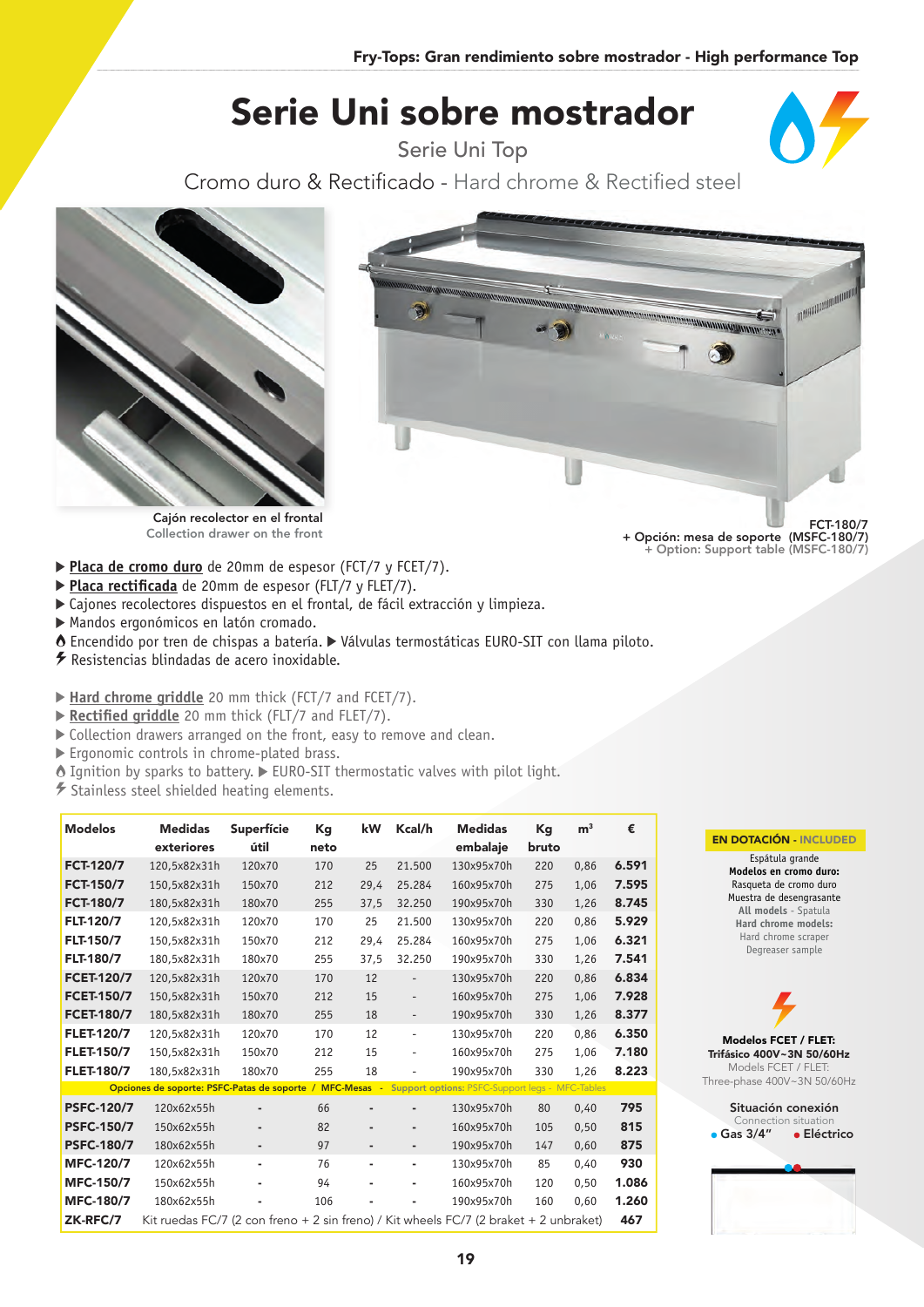

Cromo duro - Hard chrome





Cajón recolector en el frontal Collection drawer on the front

- **Placa de Cromo duro** de 20 mm de espesor.
- Cajones recolectores de grasas en ambos laterales.
- Encendido por tren de chispas a batería. Válvulas termostáticas EURO-SIT con llama piloto.
- **Semi-ranurados:** Modelo PCR-60 tiene 30 cm de ranurado. Modelos PCR-90 y PCR-120 tienen 40 cm.
- **Ranurados:** Modelos PCRR

**Hard chrome griddle** 20 mm thick.

- Fat collection drawers on both sides.
- $\bullet$  Ignition by sparks to battery.  $\triangleright$  Thermostatic valves with pilot light.
- **Half-Slotted:** PCR-60 model has 30 cm of slots. PCR-90 and PCR-120 models are 40 cm.
- **Slotted:** PCRR

| Tipo de placa   |  |
|-----------------|--|
| Type of griddle |  |





Placa semi-ranurada Half-slotted plate



Placa ranurada Slotted plate

| <b>Modelos</b>    | <b>Medidas</b><br>exteriores | <b>Superfície</b><br>útil | Кq<br>neto | kW | Kcal/h | Medidas<br>embalaje | Кg<br>bruto | m <sup>3</sup> | €     |
|-------------------|------------------------------|---------------------------|------------|----|--------|---------------------|-------------|----------------|-------|
| <b>PC-60 N</b>    | 61x60x25h                    | 60x50                     | 72         | 11 | 9.460  | 65x67x52h           | 80          | 0.23           | 2.392 |
| <b>PC-90 N</b>    | 91x60x25h                    | 90x50                     | 105        | 19 | 16.340 | 95x67x54h           | 115         | 0.34           | 3.236 |
| <b>PC-120 N</b>   | 121x60x25h                   | 120×50                    | 135        | 22 | 18,820 | 125x67x54h          | 147         | 0.45           | 3.806 |
| <b>PCR-60 N</b>   | 61x60x25h                    | 60x50                     | 72         | 11 | 9.460  | 65x67x52h           | 80          | 0.23           | 2.601 |
| <b>PCR-90 N</b>   | 91x60x25h                    | 90×50                     | 105        | 19 | 16.340 | 95x67x54h           | 115         | 0.34           | 3.445 |
| <b>PCR-120 N</b>  | 121x60x25h                   | 120×50                    | 135        | 22 | 18,820 | 125x67x54h          | 147         | 0.45           | 4.039 |
| <b>PCRR-60 N</b>  | 61x60x25h                    | 60x50                     | 72         | 11 | 9.460  | 65x67x52h           | 80          | 0.23           | 3.049 |
| <b>PCRR-90 N</b>  | 91x60x25h                    | 90×50                     | 105        | 19 | 16.340 | 95x67x54h           | 115         | 0.34           | 3.973 |
| <b>PCRR-120 N</b> | 121x60x25h                   | 120×50                    | 135        | 22 | 18,820 | 125x67x54h          | 147         | 0.45           | 4.585 |
|                   |                              |                           |            |    |        |                     |             |                |       |

#### EN DOTACIÓN - INCLUDED

Espátula pequeña **Modelos en cromo duro:** Rasqueta de cromo duro Muestra de desengrasante **Modelos ranurados:** Espátula ranurada **All models** - Spatula **Hard chrome models:** Hard chrome scraper Degreaser sample **Grooved models:** Grooved spatula

Situación conexión Connection situation

Gas 60: 1/2" - 90-120: 3/4''

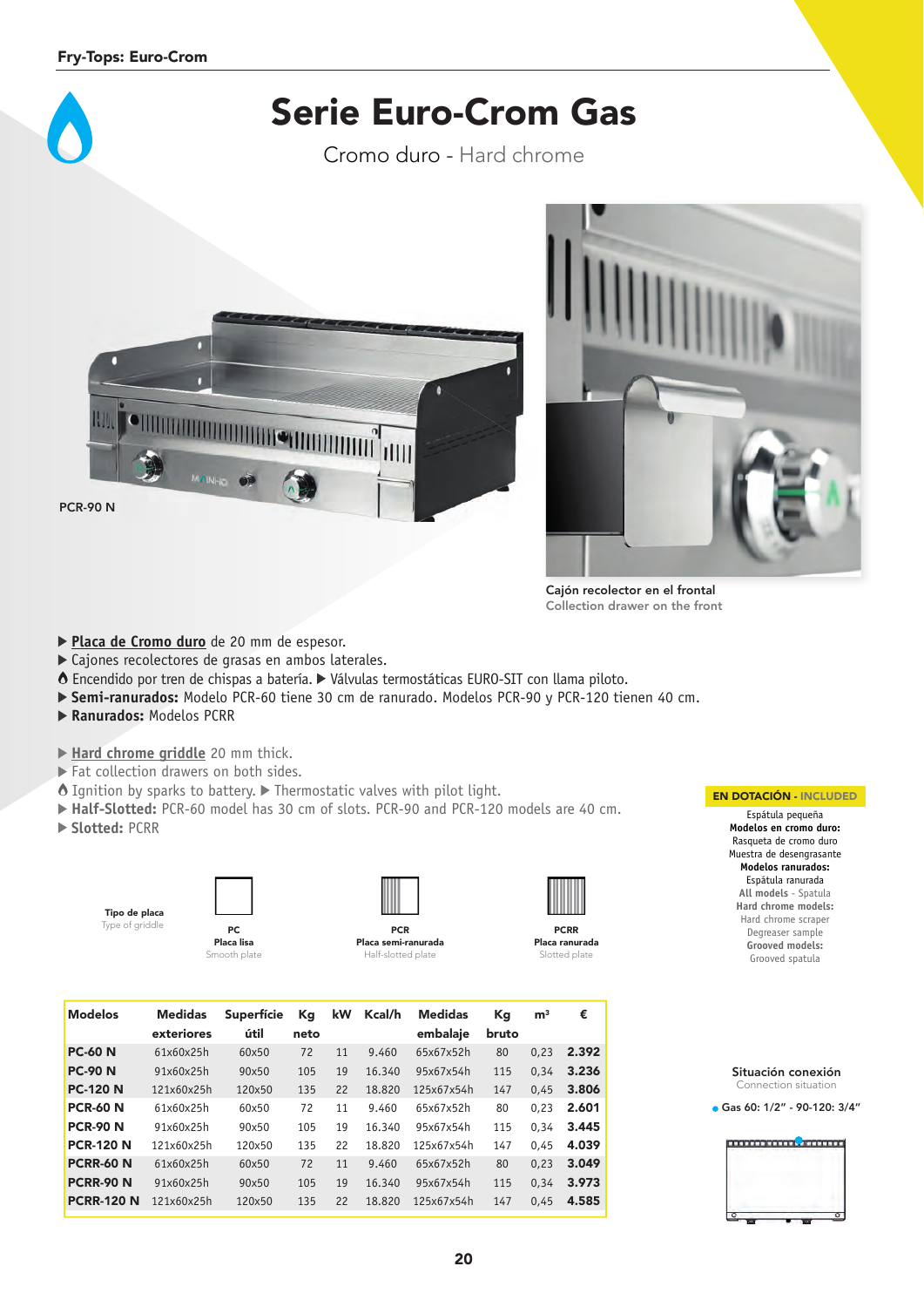# Serie Euro-Crom Eléctrico

Cromo duro - Hard chrome



Detalle placa ranurada Detail of slotted plate

- **Placa de Cromo duro** de 20 mm de espesor.
- Cajones recolectores de grasas en ambos laterales.
- Resistencias blindadas de acero inoxidable.
- **Semi-ranurados:** Modelo PCR-60 tiene 30 cm de ranurado. Modelos PCR-90 y PCR-120 tienen 40 cm.
- **Ranurados:** Modelos PCRR

**Hard chrome plate** 20 mm thick.

- Fat collection drawers on both sides.
- Stainless steel shielded heating elements.
- **Half-slotted:** PCR-60 model has 30 cm of slots. PCR-90 and PCR-120 models are 40 cm.
- **Slotted:** PCRR



Placa lisa mooth plate



Placa semi-ranurada Half-slotted plate



Placa ranurada Slotted plate

| <b>Modelos</b>    | <b>Medidas</b><br>exteriores | <b>Superfície</b><br>útil | Кq<br>neto | kW | <b>Medidas</b><br>embalaje | Кq<br>bruto | m <sup>3</sup> | €     |
|-------------------|------------------------------|---------------------------|------------|----|----------------------------|-------------|----------------|-------|
| <b>PC-60ET</b>    | 61x60x25h                    | 60x50                     | 72         | 6  | 65x67x52h                  | 80          | 0.23           | 2.368 |
| <b>PC-90ET</b>    | 91x60x25h                    | 90×50                     | 105        | g  | 95x67x54h                  | 115         | 0.34           | 3.230 |
| <b>PC-120ET</b>   | 121x60x25h                   | 120×50                    | 135        | 12 | 125x67x54h                 | 147         | 0.45           | 3.781 |
| <b>PCR-60ET</b>   | 61x60x25h                    | 60×50                     | 72         | 6  | 65x67x52h                  | 80          | 0.23           | 2.576 |
| <b>PCR-90ET</b>   | 91x60x25h                    | 90x50                     | 105        | g  | 95x67x54h                  | 115         | 0.34           | 3.548 |
| <b>PCR-120ET</b>  | 121x60x25h                   | 120×50                    | 135        | 12 | 125x67x54h                 | 147         | 0.45           | 4.015 |
| PCRR-60ET         | 61x60x25h                    | 60×50                     | 72         | 6  | 65x67x52h                  | 80          | 0.23           | 2.911 |
| <b>PCRR-90ET</b>  | 91x60x25h                    | 90×50                     | 105        | g  | 95x67x54h                  | 115         | 0.34           | 3.807 |
| <b>PCRR-120ET</b> | 121x60x25h                   | 120×50                    | 135        | 12 | 125x67x54h                 | 147         | 0.45           | 4.444 |

### EN DOTACIÓN - INCLUDED

Espátula pequeña **Modelos en cromo duro:** Rasqueta de cromo duro Muestra de desengrasante **Modelos ranurados:** Espátula ranurada **All models** - Spatula **Hard chrome models:** Hard chrome scraper Degreaser sample **Grooved models:** Grooved spatula



Situación conexión Connection situation

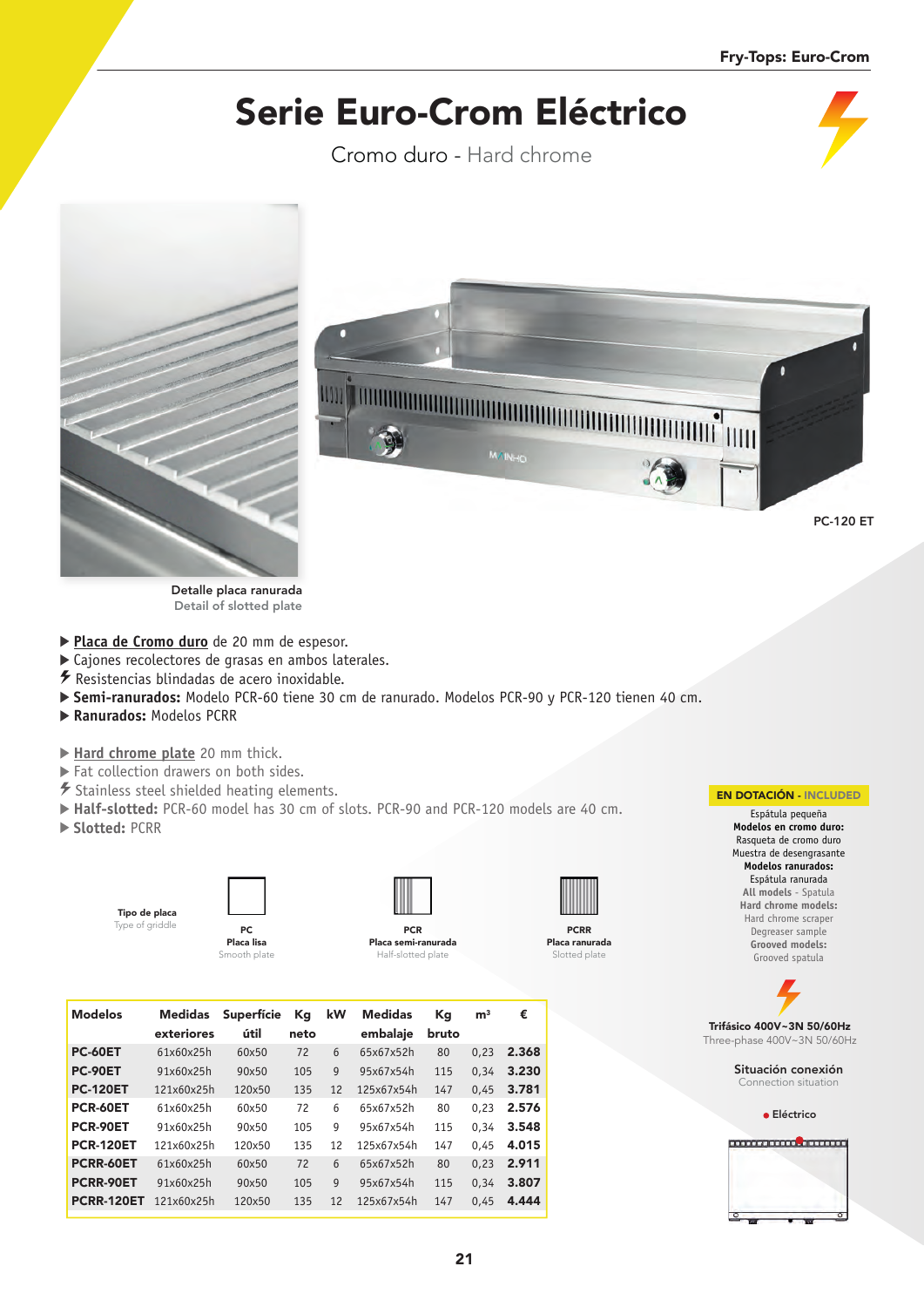

Rectificado - Rectified steel





Chimenea de fundición de fácil extracción y limpieza Easy to remove and clean cast iron flue

- Placa de acero rectificado de 20 mm de espesor.
- Cajones recolectores de grasas en ambos laterales.
- Encendido por tren de chispas a batería. Válvulas de gas con termopar de seguridad y llama piloto.
- **Semi-ranurados:** Modelo PLR-60 tiene 30 cm de ranurado. Modelos PLR-90 y PLR-120 tienen 40 cm.
- **Ranurados:** Modelos PLRR
- **Rectified steel plate** 20 mm thick.
- Fat collection drawers on both sides.
- $\bullet$  Ignition by sparks to battery.  $\triangleright$  EURO-SIT thermocouple valves with pilot light.
- **Half-Slotted:** PLR-60 model has 30 cm of slots. PLR-90 and PLR-120 models are 40 cm.

|                       | Tipo de placa<br>Type of plate | PL.<br>Placa lisa<br>Smooth plate |            |    |        | <b>PLR</b><br>Placa semi-ranurada<br>Half-slotted plate |             |                | <b>PLRR</b><br>Placa ranurada<br>Slotted plate |
|-----------------------|--------------------------------|-----------------------------------|------------|----|--------|---------------------------------------------------------|-------------|----------------|------------------------------------------------|
| <b>Modelos</b>        | <b>Medidas</b><br>exteriores   | <b>Superfície</b><br>útil         | Kg<br>neto | kW | Kcal/h | <b>Medidas</b><br>embalaje                              | Кg<br>bruto | m <sup>3</sup> | €                                              |
| <b>PL-60 N</b>        | 61x60x25h                      | 60x50                             | 72         | 11 | 9.460  | 65x67x52h                                               | 80          | 0,23           | 1.993                                          |
| <b>PL-90 N</b>        | 91x60x25h                      | 90x50                             | 105        | 19 | 16.340 | 95x67x54h                                               | 115         | 0,34           | 2.663                                          |
| <b>PL-120 N</b>       | 121x60x25h                     | 120×50                            | 135        | 22 | 18.820 | 125x67x54h                                              | 147         | 0,45           | 3.103                                          |
| <b>PLR-60 N</b>       | 61x60x25h                      | 60x50                             | 72         | 11 | 9.460  | 65x67x52h                                               | 80          | 0,23           | 2.202                                          |
| <b>PLR-90 N</b>       | 91x60x25h                      | 90x50                             | 105        | 19 | 16.340 | 95x67x54h                                               | 115         | 0,34           | 2.872                                          |
| <b>PLR-120 N</b>      | 121x60x25h                     | 120×50                            | 135        | 22 | 18.820 | 125x67x54h                                              | 147         | 0.45           | 3.336                                          |
| <b>PLRR-60 N</b>      | 61x60x25h                      | 60x50                             | 72         | 11 | 9.460  | 65x67x52h                                               | 80          | 0,23           | 2.351                                          |
| <b>PLRR-90 N</b>      | 91x60x25h                      | 90x50                             | 105        | 19 | 16.340 | 95x67x54h                                               | 115         | 0,34           | 3.231                                          |
| PLRR-120 N 121x60x25h |                                | 120×50                            | 135        | 22 | 18,820 | 125x67x54h                                              | 147         | 0,45           | 3.882                                          |
|                       |                                |                                   |            |    |        |                                                         |             |                |                                                |



Espátula pequeña **Modelos ranurados:** Espátula ranurada **All models** - Spatula **Grooved models:** Grooved spatula

| Situación conexión            |
|-------------------------------|
| Connection situation          |
| Gas 60: 1/2" - 90-120: 3/4" ( |

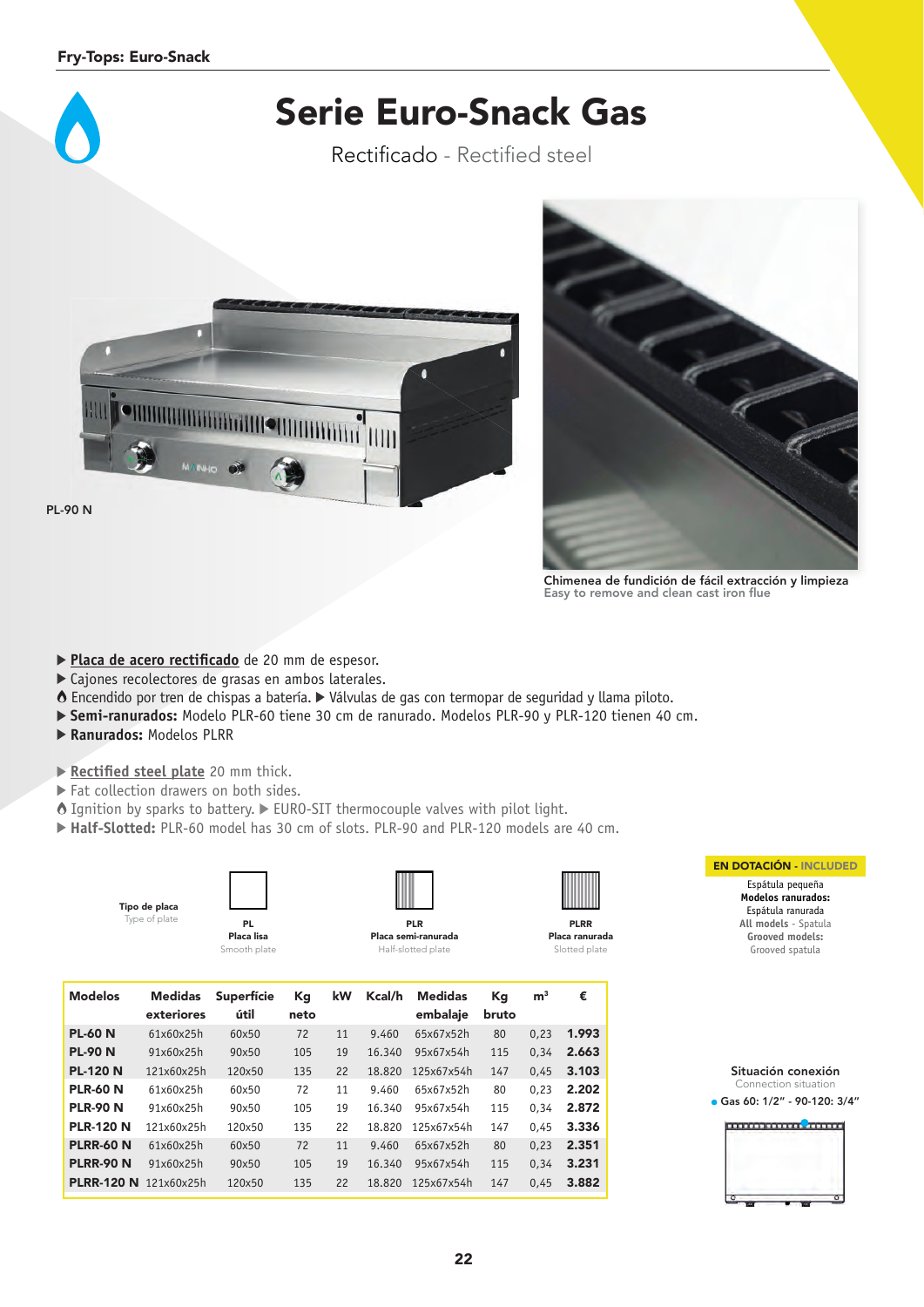# Serie Euro-Snack Eléctrico

Rectificado - Rectified steel



PL-60 ET

- Placa de acero rectificado de 20 mm de espesor.
- ▶ Cajones recolectores de grasas en ambos laterales.
- $\overline{\mathscr{F}}$  Resistencias blindadas de acero inoxidable.
- **Semi-ranurados:** Modelo PLR-60 tiene 30 cm de ranurado. Modelos PLR-90 y PLR-120 tienen 40 cm.
- **Ranurados:** Modelos PLRR

Tipo de Type of

- **Rectified steel plate** 20 mm thick.
- Fat collection drawers on both sides.
- Stainless steel shielded heating elements.
- **Half-slotted:** PCR-60 model has 30 cm of slots. PCR-90 and PCR-120 models are 40 cm.

Pilotos LEDS LED lights

| placa<br>plate |              |                     |           |
|----------------|--------------|---------------------|-----------|
|                | PL           | <b>PLR</b>          | <b>PL</b> |
|                | Placa lisa   | Placa semi-ranurada | Placa ra  |
|                | Smooth plate | Half-slotted plate  | Slotte    |

| <b>Modelos</b>    | <b>Medidas</b><br>exteriores | <b>Superfície</b><br>útil | Кq<br>neto | kW | <b>Medidas</b><br>embalaje | Кq<br>bruto | m <sup>3</sup> | €     |
|-------------------|------------------------------|---------------------------|------------|----|----------------------------|-------------|----------------|-------|
| <b>PL-60ET</b>    | 61x60x25h                    | 60×50                     | 72         | 6  | 65x67x52h                  | 80          | 0.23           | 2.041 |
| <b>PL-90ET</b>    | 91x60x25h                    | 90×50                     | 105        | 9  | 95x67x54h                  | 115         | 0.34           | 2.813 |
| <b>PL-120ET</b>   | 121x60x25h                   | 120×50                    | 135        | 12 | 125x67x54h                 | 147         | 0.45           | 3.237 |
| <b>PLR-60ET</b>   | 61x60x25h                    | 60×50                     | 72         | 6  | 65x67x52h                  | 80          | 0.23           | 2.250 |
| PLR-90ET          | 91x60x25h                    | 90×50                     | 105        | 9  | 95x67x54h                  | 115         | 0.34           | 3.022 |
| <b>PLR-120ET</b>  | 121x60x25h                   | 120×50                    | 135        | 12 | 125x67x54h                 | 147         | 0.45           | 3.471 |
| PLRR-60ET         | 61x60x25h                    | 60×50                     | 72         | 6  | 65x67x52h                  | 80          | 0.23           | 2.272 |
| <b>PLRR-90ET</b>  | 91x60x25h                    | 90×50                     | 105        | 9  | 95x67x54h                  | 115         | 0.34           | 3.080 |
| <b>PLRR-120ET</b> | 121x60x25h                   | 120×50                    | 135        | 12 | 125x67x54h                 | 147         | 0.45           | 3.809 |



RR. anurada d plate



EN DOTACIÓN - INCLUDED Espátula pequeña **Modelos ranurados:** Espátula ranurada **All models** - Spatula

Trifásico 400V~3N 50/60Hz Three-phase 400V~3N 50/60Hz



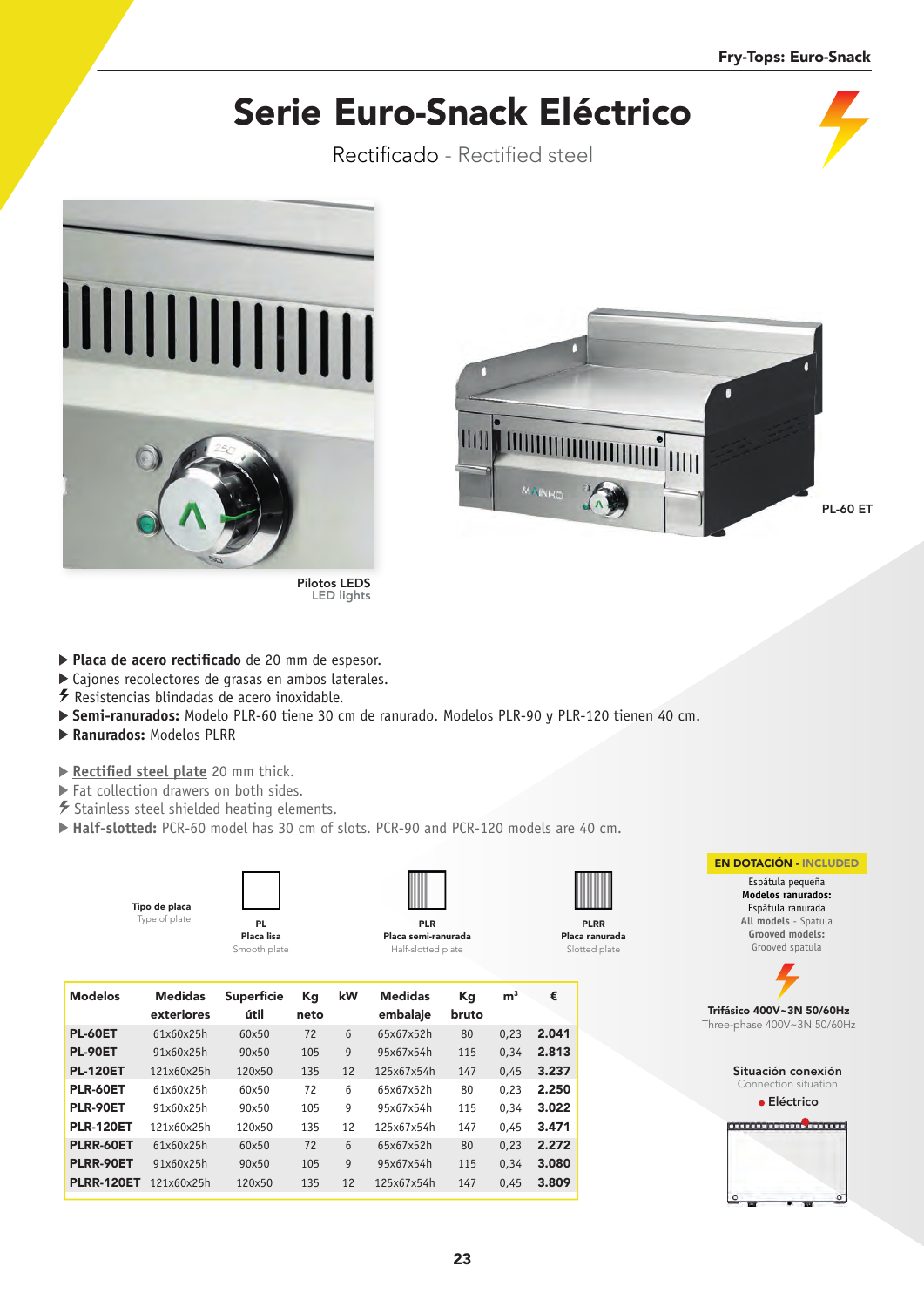

- 
- Encendido por tren de chispas a batería. Válvulas termostáticas con llama piloto. Resistencias blindadas de acero inoxidable.
- **Semi-ranurados:** Modelo FCR-60 tiene 30 cm de ranurado. Modelos FCR-90 y FCR-120 tienen 40 cm.
- **Ranurados:** Modelos FCRR.
- ▶ Hard chrome plate 20 mm thick ▶ Front collection drawer.
- $\bullet$  Ignition by sparks to battery.  $\triangleright$  Thermostatic valves with pilot light.  $\sharp$  Stainless steel shielded heating elements.
- **Half-slotted:** FCR-60 model has 30 cm of slots. FCR-90 and FCR-120 models are 40 cm.
- **Slotted:** Models FCRR.

|                  | Tipo de placa<br>Type of plate | FC.<br>Placa lisa<br>Smooth plate |            |      |                          | <b>FCR</b><br>Placa semi-ranurada<br>Half-slotted plate |             |                | <b>FCRR</b><br>Placa ranurada<br>Slotted plate |
|------------------|--------------------------------|-----------------------------------|------------|------|--------------------------|---------------------------------------------------------|-------------|----------------|------------------------------------------------|
| <b>Modelos</b>   | <b>Medidas</b><br>exteriores   | <b>Superfície</b><br>útil         | Кq<br>neto | kW   | Kcal/h                   | <b>Medidas</b><br>embalaje                              | Kg<br>bruto | m <sup>3</sup> | €                                              |
| <b>FC-60</b>     | 60,5x56x22,5h                  | 60x50                             | 64         | 10,5 | 9.084                    | 65x62x38h                                               | 70          | 0,15           | 1.971                                          |
| <b>FC-90</b>     | 90,5x56x22,5h                  | 90x50                             | 95         | 14,6 | 12.556                   | 95x62x40h                                               | 103         | 0,24           | 2.530                                          |
| <b>FC-120</b>    | 120,5x56x22,5h                 | 120×50                            | 122        | 21   | 18.168                   | 125x62x40h                                              | 133         | 0,31           | 3.016                                          |
| <b>FCR-60</b>    | 60,5x56x22,5h                  | 60x50                             | 64         | 10,5 | 9.084                    | 65x62x38h                                               | 70          | 0.15           | 2.094                                          |
| <b>FCR-90</b>    | 90,5x56x22,5h                  | 90x50                             | 95         | 14,6 | 12.556                   | 95x62x40h                                               | 103         | 0,24           | 2.761                                          |
| <b>FCR-120</b>   | 120,5x56x22,5h                 | 120×50                            | 122        | 21   | 18.168                   | 125x62x40h                                              | 133         | 0,31           | 3.265                                          |
| <b>FCRR-60</b>   | 60,5x56x22,5h                  | 60x50                             | 64         | 10,5 | 9.084                    | 65x62x38h                                               | 70          | 0,15           | 2.437                                          |
| <b>FCRR-90</b>   | 90.5x56x22.5h                  | 90x50                             | 95         | 14,6 | 12.556                   | 95x62x40h                                               | 103         | 0.24           | 2.919                                          |
| <b>FCRR-120</b>  | 120,5x56x22,5h                 | 120×50                            | 122        | 21   | 18.168                   | 125x62x40h                                              | 133         | 0.31           | 3.906                                          |
| <b>FCE-60</b>    | 60,5x56x22,5h                  | 60x50                             | 69         | 6    | $\overline{\phantom{a}}$ | 65x62x38h                                               | 75          | 0.15           | 2.115                                          |
| <b>FCE-90</b>    | 90,5x56x22,5h                  | 90x50                             | 101        | 9    | $\overline{\phantom{a}}$ | 95x62x40h                                               | 109         | 0,24           | 2.882                                          |
| <b>FCE-120</b>   | 120,5x56x22,5h                 | 120×50                            | 130        | 12   | $\overline{\phantom{a}}$ | 125x62x40h                                              | 141         | 0.31           | 3.355                                          |
| <b>FCRE-60</b>   | 60.5x56x22.5h                  | 60x50                             | 69         | 6    | $\overline{\phantom{a}}$ | 65x62x38h                                               | 75          | 0.15           | 2.292                                          |
| <b>FCRE-90</b>   | 90.5x56x22.5h                  | 90x50                             | 101        | 9    | $\qquad \qquad -$        | 95x62x40h                                               | 109         | 0.24           | 3.113                                          |
| <b>FCRE-120</b>  | 120,5x56x22,5h                 | 120×50                            | 130        | 12   | $\overline{\phantom{a}}$ | 125x62x40h                                              | 141         | 0,31           | 3.603                                          |
| <b>FCRRE-60</b>  | 60,5x56x22,5h                  | 60x50                             | 69         | 6    | $\overline{\phantom{a}}$ | 65x62x38h                                               | 75          | 0,15           | 2.583                                          |
| FCRRE-90         | 90,5x56x22,5h                  | 90x50                             | 101        | 9    | $\overline{\phantom{a}}$ | 95x62x40h                                               | 109         | 0,24           | 3.370                                          |
| <b>FCRRE-120</b> | 120,5x56x22,5h                 | 120×50                            | 130        | 12   | $\overline{\phantom{a}}$ | 125x62x40h                                              | 141         | 0,31           | 4.192                                          |



Espátula pequeña **Modelos en cromo duro:** Rasqueta de cromo duro Muestra de desengrasante **Modelos ranurados:** Espátula ranurada **All models** - Spatula **Hard chrome models:** Hard chrome scraper Degreaser sample **Grooved models:** Grooved spatula

Modelos FCE / FCRE / FCRRE Trifásico 400V~3N 50/60Hz Models FCE - FCRE - FCRRE Three-phase 400V~3N 50/60Hz



**e** Eléctrico

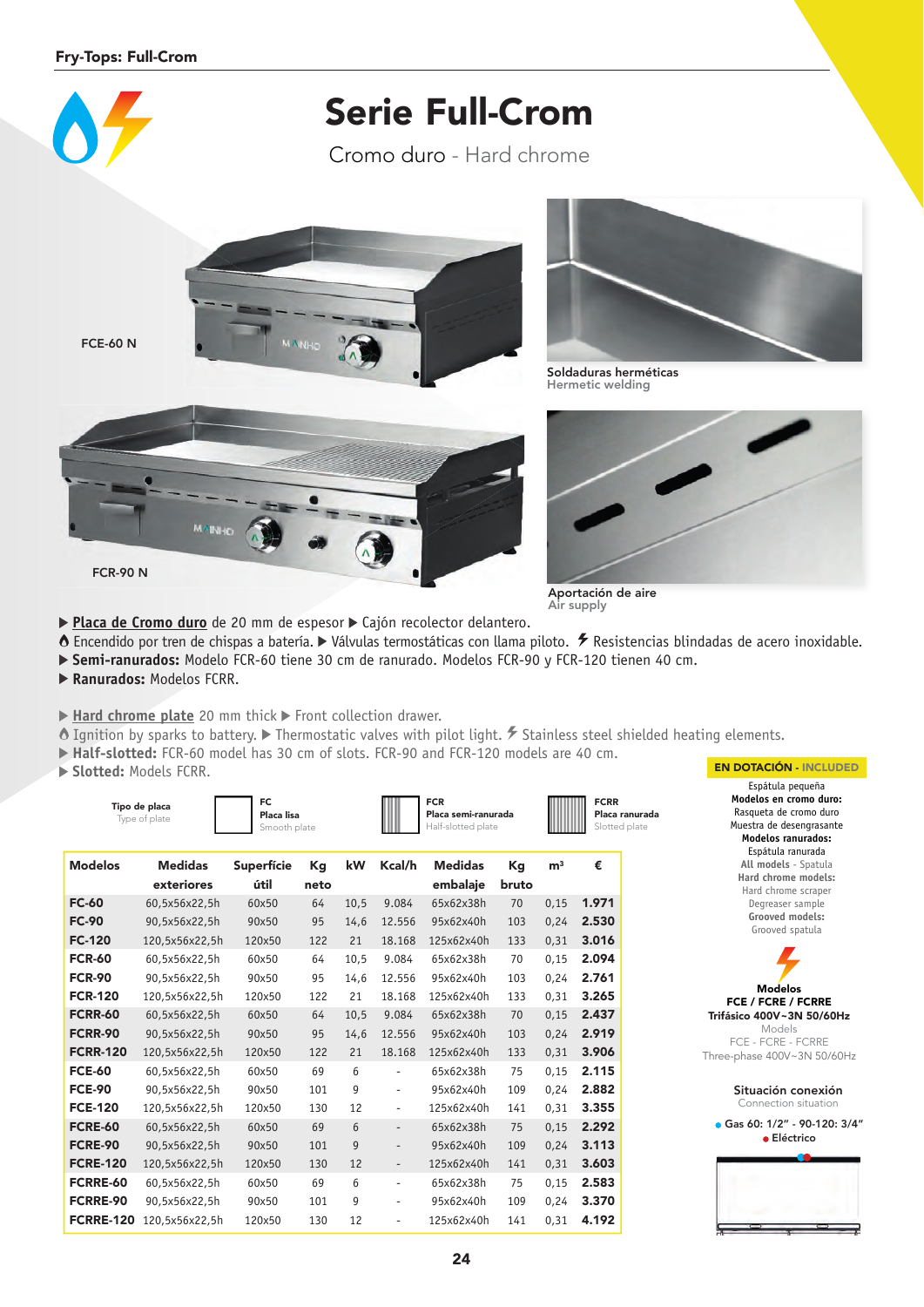# Mesas y chasis de soporte

Tables and support chassis

### Mesas y chasis adaptados a todas las series de fry-tops, excepto gran rendimiento.

Tables and chassis adapted to all fry-tops series, except high performance.

- Construidas totalmente en acero inoxidable.
- Desmontables.
- Altura a la zona de trabajo del equipo: 85 cm.
- Patas graduables en 6 cm de altura.
- **Puertas, estante y ruedas opcionales.**
- Support tables built entirely in stainless steel.
- Detachable.
- Height to the working area of the equipment: 85cm.
- Adjustable legs by 6 cm in height.
- **Optional doors, shelf and wheels.**



| <b>Modelos</b>  | <b>Descripción</b>    | Compatible<br>con                          | <b>Medidas</b><br>exteriores | Кg<br>neto     | <b>Medidas</b><br>embalaje | Kg<br>bruto    | m <sup>3</sup>           | €   |
|-----------------|-----------------------|--------------------------------------------|------------------------------|----------------|----------------------------|----------------|--------------------------|-----|
| <b>MFTP-60</b>  | Mesa fry-top 60cm     | PC PL FC / PB PBI PBV                      | 60x49x62h                    | 14             | 68x56x12h                  | 15             | 0.05                     | 431 |
| MFTP-90         | Mesa fry-top 90cm     | PC PL FC / PB PBI PBV                      | 90x49x62h                    | 19             | 98x56x12h                  | 21             | 0.07                     | 499 |
| <b>MFT-120</b>  | Mesa fry-top 120cm    | PC PL FC                                   | 120x49x62h                   | 23             | 128x56x12h                 | 25             | 0.09                     | 585 |
| EMFTP-60        | Estante fry-top 60cm  | PC PL FC / PB PBI PBV                      | 51,5x49x2,5h                 | 2,5            | 54x53x4,5h                 | 3              | 0.01                     | 124 |
| <b>EMFTP-90</b> |                       | Estante fry-top 90cm PC PL FC / PB PBI PBV | 81,5x49x2,5h                 | 4,5            | 84x51x4.5h                 | 5              | 0.02                     | 135 |
| <b>EMFT-120</b> | Estante fry-top 120cm | PC PL FC                                   | 111,5x49x2,5h                | 6, 5           | 115x51x4.5h                | $\overline{7}$ | 0.03                     | 150 |
| PMFTP-30        | Puerta                | Todas las mesas                            | 30x47x2h                     | $\overline{c}$ | 32x50x6h                   | 2,5            | 0.01                     | 154 |
| <b>RM</b>       | Rueda sin freno       |                                            | $\oslash$ 80mm               | 0,5            |                            |                | $\overline{\phantom{a}}$ | 47  |
| <b>RMF</b>      | Rueda con freno       |                                            | $\oslash$ 80mm + freno       | 0.75           |                            |                | $\overline{\phantom{a}}$ | 64  |

### Chasis de soporte

Support chassis

- Chasis construidos totalmente en acero inoxidable.
- ▶ Desmontables. ▶ Altura a la zona de trabajo del equipo: 85 cm.
- ▶ Patas graduables en 6 cm de altura. ▶ Ruedas opcionales.
- $\triangleright$  Chassis built entirely in stainless steel  $\triangleright$  Detachable
- ▶ Height to the working area of the equipment: 85 cm
- ▶ Adjustable legs by 6cm in height. ▶ Optional wheels.

| Modelos        | Compatible Medidas Kg Medidas<br>con |            |    | exteriores neto embalaje bruto | Ka | m <sup>3</sup> | €   |
|----------------|--------------------------------------|------------|----|--------------------------------|----|----------------|-----|
| STP/FC-60      | PC PL FC                             | 60x50x60h  | 17 | 68x56x12h                      | 18 | 0.05           | 495 |
| STP/FC-90      | PC PL FC                             | 90x50x60h  | 20 | 98x56x12h                      | 22 | 0.07           | 550 |
| <b>STE-120</b> | PC PL FC                             | 120x50x60h |    | 22 128x56x12h                  | 24 | 0.09           | 605 |



FCR-90 N + STP/FC-90